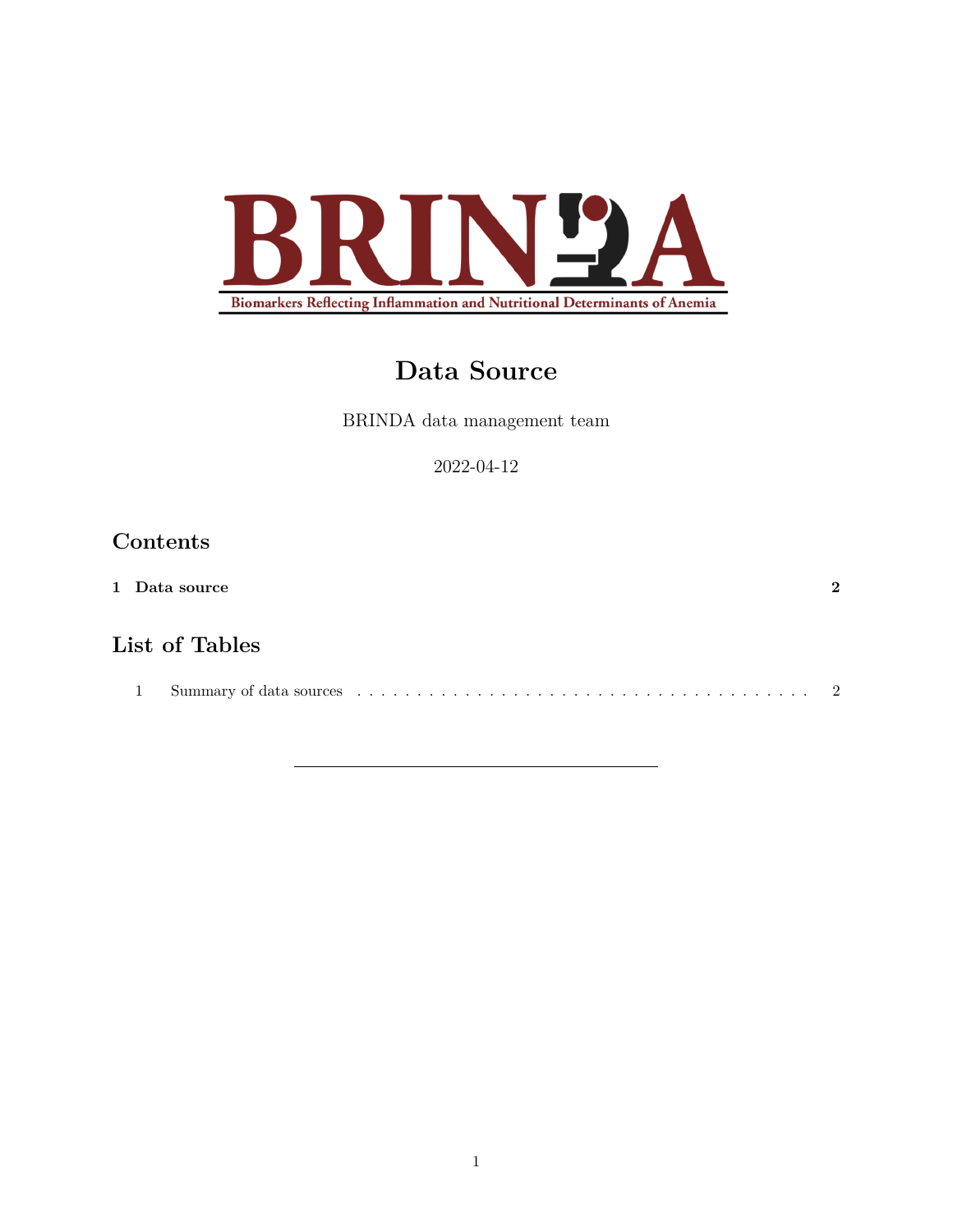# <span id="page-1-1"></span>**1 Data source**

<span id="page-1-0"></span>

| No             | Country(year)           | numcode      | Dataset name                                                                                  | Data Source                                                                                                                                                                                                                                                                                                                                                                                                                                                                                                                                                                                                                                                                                                                                                                                                                                                                                                                                                                                                                                                                                                                                                                                                                                                       |
|----------------|-------------------------|--------------|-----------------------------------------------------------------------------------------------|-------------------------------------------------------------------------------------------------------------------------------------------------------------------------------------------------------------------------------------------------------------------------------------------------------------------------------------------------------------------------------------------------------------------------------------------------------------------------------------------------------------------------------------------------------------------------------------------------------------------------------------------------------------------------------------------------------------------------------------------------------------------------------------------------------------------------------------------------------------------------------------------------------------------------------------------------------------------------------------------------------------------------------------------------------------------------------------------------------------------------------------------------------------------------------------------------------------------------------------------------------------------|
| $\mathbf{1}$   | $A$ fghanistan $(2013)$ | 19           | National Nutrition Survey<br>Afghanistan                                                      | Ministry of Public Health (Afghanistan); United Nations Children's Fund (UNICEF); Aga Khan University;<br>Central Statistics Organization (Afghanistan); Silk Route Training and Research Organization (SRTRO).<br>National Nutrition Survey Afghanistan; 2013.                                                                                                                                                                                                                                                                                                                                                                                                                                                                                                                                                                                                                                                                                                                                                                                                                                                                                                                                                                                                   |
| $\,2\,$        | Azerbaijan(2013)        | $\bf 25$     | Azerbaijan Nutrition Survey<br>(AzNS)                                                         | UNICEF; Ministry of Health of the Republic of Azerbaijan. Azerbaijan Nutrition Survey (AzNS); 2013.                                                                                                                                                                                                                                                                                                                                                                                                                                                                                                                                                                                                                                                                                                                                                                                                                                                                                                                                                                                                                                                                                                                                                               |
| 3              | Bangladesh(2008)        | $30\,$       | HarvestPlus Bangladesh<br><b>Bio-Fortified Rice Project</b><br><b>Baseline Dietary Survey</b> | International Food Policy Research Institute. HarvestPlus Bangladesh Bio-Fortified Rice Project Baseline<br>Dietary Survey; 2019.                                                                                                                                                                                                                                                                                                                                                                                                                                                                                                                                                                                                                                                                                                                                                                                                                                                                                                                                                                                                                                                                                                                                 |
| $\overline{4}$ | Bangladesh(2010)        | $\mathbf{1}$ | Bangladesh Alive & Thrive<br>Baseline Survey 2010:<br>Households                              | International Food Policy Research Institute (IFPRI). Bangladesh Alive Thrive Baseline Survey 2010:<br>Households, 2017. https://doi.org/10.7910/DVN/FO8WDU.                                                                                                                                                                                                                                                                                                                                                                                                                                                                                                                                                                                                                                                                                                                                                                                                                                                                                                                                                                                                                                                                                                      |
| 5              | Bangladesh(2012)        | $\bf 23$     | National Micronutrient Survey<br>2011-2012                                                    | Institute of Public Health Nutrition (Bangladesh); UNICEF; iicddr,b; GAIN. National Micronutrient Survey<br>2011-12, Final Report. Dhaka, Bangladesh; 2012.                                                                                                                                                                                                                                                                                                                                                                                                                                                                                                                                                                                                                                                                                                                                                                                                                                                                                                                                                                                                                                                                                                       |
| 6              | Bangladesh(2012)        | 34           | JiVitA - 3 Randomized Trial                                                                   | West, K. P.; Shamim, A. A.; Mehra, S.; Labrique, A. B.; Ali, H.; Shaikh, S.; Klemm, R. D. W.; Wu, L. S.-F.;<br>Mitra, M.; Haque, R.; Hanif, A. A. M.; Massie, A. B.; Merrill, R. D.; Schulze, K. J.; Christian, P. Effect of<br>Maternal Multiple Micronutrient vs Iron-Folic Acid Supplementation on Infant Mortality and Adverse Birth<br>Outcomes in Rural Bangladesh: The JiVitA-3 Randomized Trial. JAMA 2014, 312 (24), 2649.<br>https://doi.org/10.1001/jama.2014.16819.                                                                                                                                                                                                                                                                                                                                                                                                                                                                                                                                                                                                                                                                                                                                                                                   |
| 7              | Bangladesh(2013)        | 35           | Rang-Din Nutrition Study<br>(RDNS)                                                            | (1) Matias, S. L.; Mridha, M. K.; Young, R. T.; Khan, M. S. A.; Siddiqui, Z.; Ullah, M. B.; Vosti, S. A.; Dewey,<br>K. G. Prenatal and Postnatal Supplementation with Lipid-Based Nutrient Supplements Reduces Anemia and<br>Iron Deficiency in 18-Month-Old Bangladeshi Children: A Cluster-Randomized Effectiveness Trial. The Journal<br>of Nutrition 2018, 148 (7), 1167-1176. https://doi.org/10.1093/jn/nxy078.<br>(2) Matias, S. L.; Mridha, M. K.; Young, R. T.; Hussain, S.; Dewey, K. G. Daily Maternal Lipid-Based Nutrient<br>Supplementation with 20 Mg Iron, Compared with Iron and Folic Acid with 60 Mg Iron, Resulted in Lower Iron<br>Status in Late Pregnancy but Not at 6 Months Postpartum in Either the Mothers or Their Infants in<br>Bangladesh. The Journal of Nutrition 2018, 148 (10), 1615-1624. https://doi.org/10.1093/jn/nxy161.<br>(3) Dewey, K. G.; Mridha, M. K.; Matias, S. L.; Arnold, C. D.; Cummins, J. R.; Khan, M. S. A.;<br>Maalouf-Manasseh, Z.; Siddiqui, Z.; Ullah, M. B.; Vosti, S. A. Lipid-Based Nutrient Supplementation in the<br>First 1000 d Improves Child Growth in Bangladesh: A Cluster-Randomized Effectiveness Trial. Am J Clin Nutr<br>2017, 105 (4), 944-957. https://doi.org/10.3945/ajcn.116.147942. |
| 8              | Bolivia(2016)           | 45           | Nutrición, Inmunología, y<br>Diarrea Infantil (NIDI) study                                    | (1) Burke, R. M.; Rebolledo, P. A.; Aceituno, A. M.; Revollo, R.; Iñiguez, V.; Klein, M.; Drews-Botsch, C.;<br>Leon, J. S.; Suchdev, P. S. Effect of Infant Feeding Practices on Iron Status in a Cohort Study of Bolivian<br>Infants. BMC Pediatr 2018, 18 (1), 107. https://doi.org/10.1186/s12887-018-1066-2.<br>(2) Burke, R.; Whitehead, R.; Figueroa, J.; Whelan, D.; Aceituno, A.; Rebolledo, P.; Revollo, R.; Leon, J.;<br>Suchdev, P. Effects of Inflammation on Biomarkers of Vitamin A Status among a Cohort of Bolivian Infants.<br>Nutrients 2018, 10 (9), 1240. https://doi.org/10.3390/nu10091240.<br>(3) Burke, R. M.; Rebolledo, P. A.; Fabiszewski de Aceituno, A. M.; Revollo, R.; Iñiguez, V.; Klein, M.;<br>Drews-Botsch, C.; Leon, J. S.; Suchdev, P. S. Early Deterioration of Iron Status among a Cohort of Bolivian<br>Infants. Matern Child Nutr 2017, 13 (4). https://doi.org/10.1111/mcn.12404.                                                                                                                                                                                                                                                                                                                                       |
| 9              | Burkina Faso(2010)      | 27           | Food consumption and iron<br>status survey in two provinces of<br>rural Burkina Faso          | Martin-Prevel, Y.; Allemand, P.; Nikiema, L.; Ayassou, K. A.; Ouedraogo, H. G.; Moursi, M.; DeMoura, F. F.<br>Biological Status and Dietary Intakes of Iron, Zinc and Vitamin A among Women and Preschool Children in<br>Rural Burkina Raso. 2016.                                                                                                                                                                                                                                                                                                                                                                                                                                                                                                                                                                                                                                                                                                                                                                                                                                                                                                                                                                                                                |
| 10             | Cambodia(2014)          | 20           | Cambodia Demographic Health<br>Survey                                                         | National Institute of Statistics; Directorate General for Health; ICF International. Cambodia Demographic and<br>Health Survey 2014; 2015.                                                                                                                                                                                                                                                                                                                                                                                                                                                                                                                                                                                                                                                                                                                                                                                                                                                                                                                                                                                                                                                                                                                        |

Table 1: Summary of data sources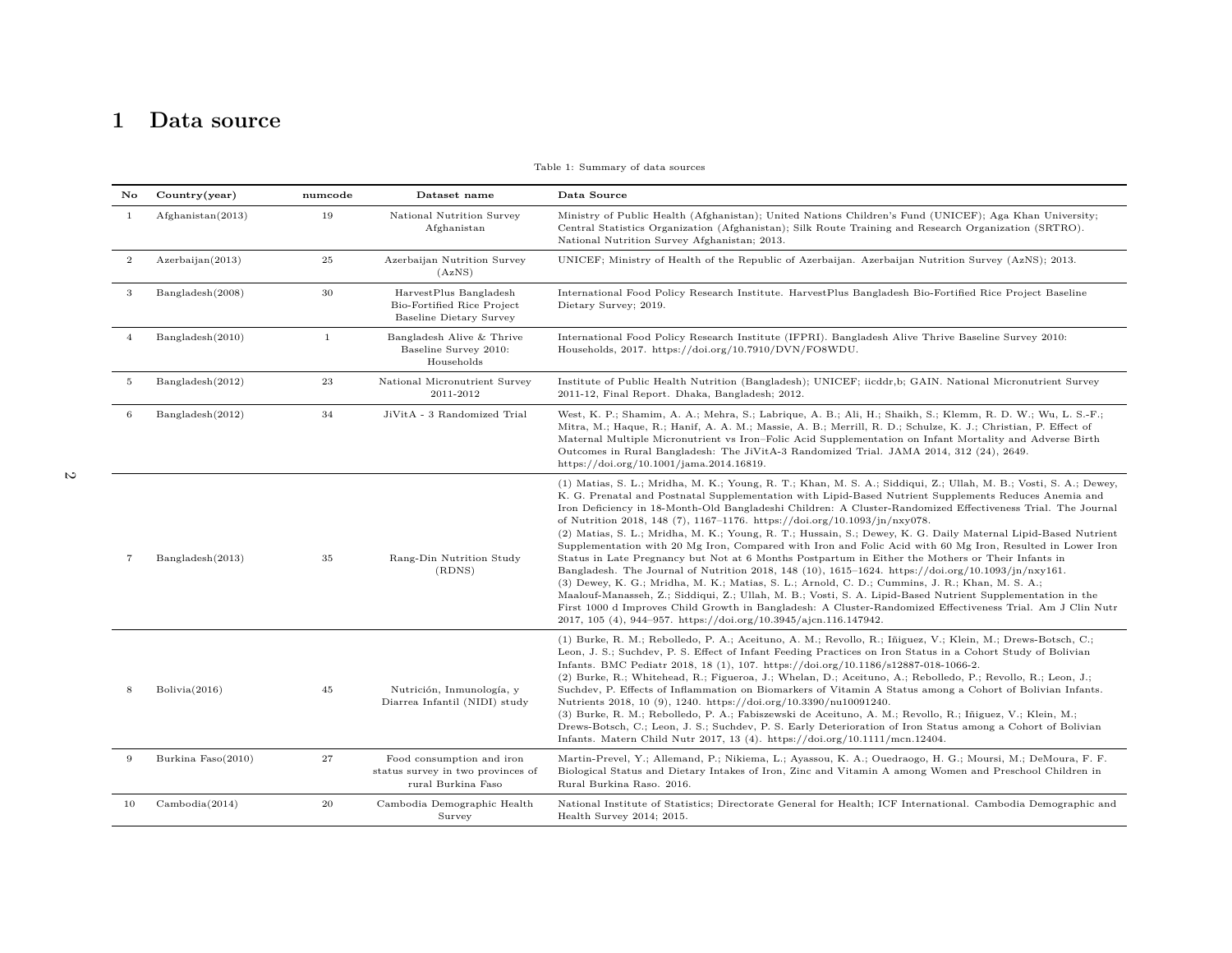| No | Country(year)       | numcode        | Dataset name                                                                       | Data Source                                                                                                                                                                                                                                                                                                                                                                                                                                                                                                                                                                                                                                                                                                                                                                                                                                                                                                                                                                                                                                                                                                                                                                                                                                                                                                                                                           |
|----|---------------------|----------------|------------------------------------------------------------------------------------|-----------------------------------------------------------------------------------------------------------------------------------------------------------------------------------------------------------------------------------------------------------------------------------------------------------------------------------------------------------------------------------------------------------------------------------------------------------------------------------------------------------------------------------------------------------------------------------------------------------------------------------------------------------------------------------------------------------------------------------------------------------------------------------------------------------------------------------------------------------------------------------------------------------------------------------------------------------------------------------------------------------------------------------------------------------------------------------------------------------------------------------------------------------------------------------------------------------------------------------------------------------------------------------------------------------------------------------------------------------------------|
| 11 | Cameroon(2009)      | $\overline{2}$ | National Survey of Micronutrient<br>Status and Consumption of<br>Fortifiable Foods | Engle-Stone, R.; Ndjebayi, A. O.; Nankap, M.; Brown, K. H. Consumption of Potentially Fortifiable Foods by<br>Women and Young Children Varies by Ecological Zone and Socio-Economic Status in Cameroon. The Journal<br>of Nutrition 2012, 142 (3), 555-565. https://doi.org/https://doi.org/10.3945/jn.111.148783.                                                                                                                                                                                                                                                                                                                                                                                                                                                                                                                                                                                                                                                                                                                                                                                                                                                                                                                                                                                                                                                    |
| 12 | Colombia(2010)      | $\overline{4}$ | Columbia National Survey of the<br>Nutrition Situation                             | Columbian Family Welfare Institute; Ministry of Social Protection (Columbia); National Institute of Health<br>(Columbia); Profamilia (Columbia). Colombia National Survey of the Nutritional Situation (ENSIN); Bogotá,<br>D.C., 2010.                                                                                                                                                                                                                                                                                                                                                                                                                                                                                                                                                                                                                                                                                                                                                                                                                                                                                                                                                                                                                                                                                                                                |
| 13 | Cote D'Ivoire(2007) | 3              | Cote D'Ivoire multiple indicator<br>cluster survey 2006                            | Rohner, F.; Tschannen, A. B.; Northrop-Clewes, C.; Kouassi-Gohou, V.; Bosso, P. E.; Mascie-Taylor, N.<br>Comparison of a Possession Score and Poverty Index in Predicting Anaemia and Undernutrition in Pre-School<br>Children and Women of Reproductive Age in Rural and Urban Cote d'Ivoure. Public Health Nutrition 2012, 15<br>$(9)$ , 1620-1629.                                                                                                                                                                                                                                                                                                                                                                                                                                                                                                                                                                                                                                                                                                                                                                                                                                                                                                                                                                                                                 |
| 14 | Ecuador (2012)      | 18             | Ecuador's National Health and<br><b>Nutrition Survey</b>                           | Freire, W. B.; Belmont, P.; Lopez-Cevallos, D. F.; Waters, W. F. Ecuador's National Health and Nutrition<br>Survey: Objectives, Design, and Methods. Annals of Epidemiology 2015, 25 (11), 877–878.                                                                                                                                                                                                                                                                                                                                                                                                                                                                                                                                                                                                                                                                                                                                                                                                                                                                                                                                                                                                                                                                                                                                                                   |
| 15 | Gambia(2013)        | 43             | Early Nutrition and Immune<br>Development (ENID) Trail                             | Moore, S. E.; Fulford, A. J.; Darboe, M. K.; Jobarteh, M. L.; Jarjou, L. M.; Prentice, A. M. A Randomized<br>Trial to Investigate the Effects of Pre-Natal and Infant Nutritional Supplementation on Infant Immune<br>Development in Rural Gambia: The ENID Trial: Early Nutrition and Immune Development. BMC Pregnancy<br>Childbirth 2012, 12 (1), 107. https://doi.org/10.1186/1471-2393-12-107.                                                                                                                                                                                                                                                                                                                                                                                                                                                                                                                                                                                                                                                                                                                                                                                                                                                                                                                                                                   |
| 16 | Georgia(2009)       | 5              | Georgia National Nutrition<br>Survey 2009                                          | UNICEF; CDC. Georgia National Nutrition Survey 2009; 2009.                                                                                                                                                                                                                                                                                                                                                                                                                                                                                                                                                                                                                                                                                                                                                                                                                                                                                                                                                                                                                                                                                                                                                                                                                                                                                                            |
| 17 | Ghana(2014)         | 33             | iLiNS-DYAD-Ghana                                                                   | (1) Okronipa, H.; Adu-Afarwuah, S.; Lartey, A.; Ashorn, P.; Vosti, S. A.; Young, R. R.; Dewey, K. G. Maternal<br>Supplementation with Small-Quantity Lipid-Based Nutrient Supplements during Pregnancy and Lactation Does<br>Not Reduce Depressive Symptoms at 6 Months Postpartum in Ghanaian Women: A Randomized Controlled<br>Trial. Arch Womens Ment Health 2018, 21 (1), 55–63. https://doi.org/10.1007/s00737-017-0752-7.<br>(2) Oaks, B. M.; Jorgensen, J. M.; Baldiviez, L. M.; Adu-Afarwuah, S.; Maleta, K.; Okronipa, H.; Sadalaki, J.;<br>Lartey, A.; Ashorn, P.; Ashorn, U.; Vosti, S.; Allen, L. H.; Dewey, K. G. Prenatal Iron Deficiency and Replete<br>Iron Status Are Associated with Adverse Birth Outcomes, but Associations Differ in Ghana and Malawi. The<br>Journal of Nutrition 2019, 149 (3), 513-521. https://doi.org/10.1093/jn/nxy278.<br>(3) Adu-Afarwuah, S.; Lartey, A.; Okronipa, H.; Ashorn, P.; Peerson, J. M.; Arimond, M.; Ashorn, U.; Zeilani,<br>M.; Vosti, S.; Dewey, K. G. Small-Quantity, Lipid-Based Nutrient Supplements Provided to Women during<br>Pregnancy and 6 Mo Postpartum and to Their Infants from 6 Mo of Age Increase the Mean Attained Length of<br>18-Mo-Old Children in Semi-Urban Ghana: A Randomized Controlled Trial. Am J Clin Nutr 2016, 104 (3),<br>797-808. https://doi.org/10.3945/ajcn.116.134692. |
| 18 | Guatenala(2019)     | 44             | Reports from the Health and<br>Nutrition Epidemiologic<br>Surveillance System      | Institute of Nutrition of Central America and Panama (INCAP). Reports from the Health and Nutrition<br>Epidemiologic Surveillance System -SIVESNU- 2013, 2015, 2016, 2017, & 2018/19; Guatemala, 2018.                                                                                                                                                                                                                                                                                                                                                                                                                                                                                                                                                                                                                                                                                                                                                                                                                                                                                                                                                                                                                                                                                                                                                                |
| 19 | India(2011)         | 31             | Study specific iron status and<br>dietary intake survey                            | Nambiar, V. S.; Desai, R.; Dhaduk, J. J. Iron Status of Women of Reproductive Age Living in Pearl Millet<br>Consuming Areas of Banaskantha, Gujarat. Indian Journal of Community Health 27 (1).                                                                                                                                                                                                                                                                                                                                                                                                                                                                                                                                                                                                                                                                                                                                                                                                                                                                                                                                                                                                                                                                                                                                                                       |
| 20 | Kenya(2007)         | 6              | Nyando Integrated Child Health<br>and Education Project (NICHE)                    | CDC. Baseline Data from the Nyando Integrated Child Health and Education Project - Kenya 2007; 2007.                                                                                                                                                                                                                                                                                                                                                                                                                                                                                                                                                                                                                                                                                                                                                                                                                                                                                                                                                                                                                                                                                                                                                                                                                                                                  |
| 21 | Kenya(2010)         | $\overline{7}$ | Nyando Integrated Child Health<br>and Education Project (NICHE)                    | Foote, E. M.; Sullivan, K. M.; Ruth, L. J.; Oremo, J.; Sadumah, I.; Williams, T. N.; Suchdev, P. S.<br>Determinants of Anemia among Preschool Children in Rural, Western Kenya. Am J Trop Med Hyg 2013, 88<br>$(4), 757-764.$                                                                                                                                                                                                                                                                                                                                                                                                                                                                                                                                                                                                                                                                                                                                                                                                                                                                                                                                                                                                                                                                                                                                         |
| 22 | $\text{Laos}(2006)$ | 8              | National Maternal and Child<br>Nutrition Survey (MICS3-NNS)<br>Report              | Laos Service national de la statistique; Laos Hygiene and Prevention Department. National Maternal and Child<br>Nutrition Survey (MICS3-NNS) Report; 2006.                                                                                                                                                                                                                                                                                                                                                                                                                                                                                                                                                                                                                                                                                                                                                                                                                                                                                                                                                                                                                                                                                                                                                                                                            |
| 23 | Liberia(2011)       | 9              | Liberia National Micronutrient<br>Survey 2011                                      | UNICEF; Liberia Institute for Statistics and Geo-information Services (LISGIS); Government of Liberia.<br>Liberia National Micronutrient Survey 2011; 2011.                                                                                                                                                                                                                                                                                                                                                                                                                                                                                                                                                                                                                                                                                                                                                                                                                                                                                                                                                                                                                                                                                                                                                                                                           |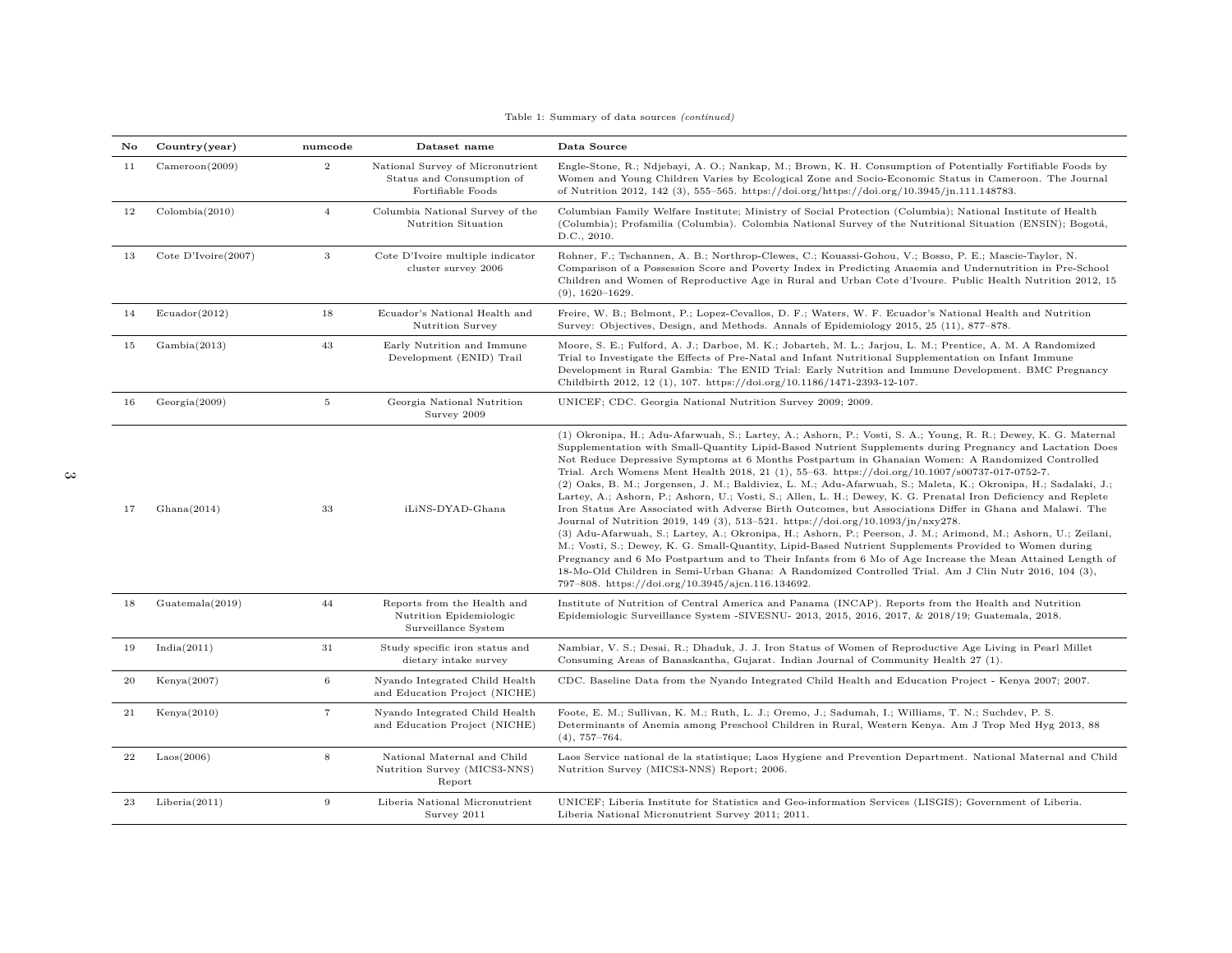| No | Country(year)   | numcode | Dataset name                                                                  | Data Source                                                                                                                                                                                                                                                                                                                                                                                                                                                                                                                                                                                                                                                                                                                                                                                                                                                                                                                                                                                                                                                                                                                                                                                                                                                                                                                         |
|----|-----------------|---------|-------------------------------------------------------------------------------|-------------------------------------------------------------------------------------------------------------------------------------------------------------------------------------------------------------------------------------------------------------------------------------------------------------------------------------------------------------------------------------------------------------------------------------------------------------------------------------------------------------------------------------------------------------------------------------------------------------------------------------------------------------------------------------------------------------------------------------------------------------------------------------------------------------------------------------------------------------------------------------------------------------------------------------------------------------------------------------------------------------------------------------------------------------------------------------------------------------------------------------------------------------------------------------------------------------------------------------------------------------------------------------------------------------------------------------|
| 24 | Malawi(2012)    | 41      | iLiNS-DYAD-M                                                                  | (1) Jorgensen, J. M.; Ashorn, P.; Ashorn, U.; Baldiviez, L. M.; Gondwe, A.; Maleta, K.; Nkhoma, M.; Dewey,<br>K. G. Effects of Lipid-based Nutrient Supplements or Multiple Micronutrient Supplements Compared with Iron<br>and Folic Acid Supplements during Pregnancy on Maternal Haemoglobin and Iron Status. Matern Child Nutr<br>2018, 14 (4), e12640. https://doi.org/10.1111/mcn.12640.<br>(2) Oaks, B. M.; Jorgensen, J. M.; Baldiviez, L. M.; Adu-Afarwuah, S.; Maleta, K.; Okronipa, H.; Sadalaki, J.;<br>Lartey, A.; Ashorn, P.; Ashorn, U.; Vosti, S.; Allen, L. H.; Dewey, K. G. Prenatal Iron Deficiency and Replete<br>Iron Status Are Associated with Adverse Birth Outcomes, but Associations Differ in Ghana and Malawi. The<br>Journal of Nutrition 2019, 149 (3), 513-521. https://doi.org/10.1093/jn/nxy278.<br>(3) Ashorn, P.; Alho, L.; Ashorn, U.; Cheung, Y. B.; Dewey, K. G.; Harjunmaa, U.; Lartey, A.; Nkhoma, M.;<br>Phiri, N.; Phuka, J.; Vosti, S. A.; Zeilani, M.; Maleta, K. The Impact of Lipid-Based Nutrient Supplement<br>Provision to Pregnant Women on Newborn Size in Rural Malawi: A Randomized Controlled Trial. The<br>American Journal of Clinical Nutrition 2015, 101 (2), 387-397. https://doi.org/10.3945/ajcn.114.088617.                                                           |
| 25 | Malawi(2016)    | 24      | Malawi Demographic and Health<br>Survey 2015-2016                             | National Statistics Office (NSO); ICF. Malawi Demographic and Health Survey 2015-2016; 2016.                                                                                                                                                                                                                                                                                                                                                                                                                                                                                                                                                                                                                                                                                                                                                                                                                                                                                                                                                                                                                                                                                                                                                                                                                                        |
| 26 | Mexico(2003)    | 42      | A randomized double-blind<br>clinical trial in Mexico                         | (1) Ramakrishnan, U.; González-Cossío, T.; Neufeld, L. M.; Rivera, J.; Martorell, R. Effect of Prenatal Multiple<br>Micronutrient Supplements on Maternal Weight and Skinfold Changes: A Randomized Double-Blind Clinical<br>Trial in Mexico. Food Nutr Bull 2005, 26 (3), 273-280. https://doi.org/10.1177/156482650502600304.<br>(2) Ramakrishnan, U.; Neufeld, L. M.; González-Cossío, T.; Villalpando, S.; García-Guerra, A.; Rivera, J.;<br>Martorell, R. Multiple Micronutrient Supplements during Pregnancy Do Not Reduce Anemia or Improve Iron<br>Status Compared to Iron-Only Supplements in Semirural Mexico. The Journal of Nutrition 2004, 134 (4).<br>898-903. https://doi.org/10.1093/jn/134.4.898.                                                                                                                                                                                                                                                                                                                                                                                                                                                                                                                                                                                                                  |
| 27 | Mexico(2006)    | 11      | Encuesta Nacional de Salud y<br>Nutrición 2006                                | Abúndez, C. O.; Cázares, G. N.; Cordero, C. J.; Zetina, D. A.; Angona, S. R.; de Voghel Gutiérrez, S.;<br>Rivera-Dommarco, J. Encuesta Nacional de Salud y Nutrición 2006 [National Health and Nutrition Survey<br>$2006$ ].; $2006$ .                                                                                                                                                                                                                                                                                                                                                                                                                                                                                                                                                                                                                                                                                                                                                                                                                                                                                                                                                                                                                                                                                              |
| 28 | Mexico(2012)    | 10      | Encuesta Nacional de Salud y<br>Nutrición 2012. Resultados<br>Nacionales      | Gutiérrez, J. P.; Rivera-Dommarco, J.; Shamah-Levy, T.; Villalpando-Hernández, S.; Franco, A.; Cuevas-Nasu,<br>L.; Romero-Martínez, M.; Hernández-Ávila, M. Encuesta Nacional de Salud y Nutrición 2012. Resultados<br>Nacionales [National Health and Nutrition Survey 2012. National Results]; 2012.                                                                                                                                                                                                                                                                                                                                                                                                                                                                                                                                                                                                                                                                                                                                                                                                                                                                                                                                                                                                                              |
| 29 | Mongolia(2006)  | 21      | Cross sectional study in Mongolia                                             | Lander, R. L.; Enkhjargal, T.; Batjargal, J.; Bailey, K. B.; Diouf, S.; Green, T. J.; Skeaff, C. M.; Gibson, R. S.<br>Multiple Micronutrient Deficiencies Persist during Early Childhood in Mongolia. Asia Pac J Clin Nutr 2008, 17<br>$(3), 429-440.$                                                                                                                                                                                                                                                                                                                                                                                                                                                                                                                                                                                                                                                                                                                                                                                                                                                                                                                                                                                                                                                                              |
| 30 | Nepal(2016)     | 38      | Nepal National Micronutrient<br>Status Survey                                 | Ministry of Health and Population, Nepal; New ERA; UNICEF; EU; USAID; CDC. Nepal National<br>Micronutrient Status Survey; Ministry of Health and Population, Nepal: Kathmandu, Nepal, 2016.                                                                                                                                                                                                                                                                                                                                                                                                                                                                                                                                                                                                                                                                                                                                                                                                                                                                                                                                                                                                                                                                                                                                         |
| 31 | Nicaragua(2005) | 12      | Sistema Integrado de Vigilancia<br>de Intervenciones Nutricionales<br>(SIVIN) | Guardián, M.; Kontorovsky, I.; Alvarado, E.; Ramírez, S.; Hernández, R. Sistema Integrado de Vigilancia de<br>Intervenciones Nutricionales (SIVIN) [Integrated Nutrition Intervention Monitoring System (SIVIN)]; 2005.                                                                                                                                                                                                                                                                                                                                                                                                                                                                                                                                                                                                                                                                                                                                                                                                                                                                                                                                                                                                                                                                                                             |
| 32 | Niger(2015)     | 39      | Niger Maternal Nutrition<br>(NiMaNu) Project                                  | (1) Begum, K.; Ouédraogo, C. T.; Wessells, K. R.; Young, R. R.; Faye, M. T.; Wuehler, S. E.; Hess, S. Y.<br>Prevalence of and Factors Associated with Antenatal Care Seeking and Adherence to Recommended Iron-Folic<br>Acid Supplementation among Pregnant Women in Zinder, Niger. Matern Child Nutr 2018, 14 Suppl 1.<br>https://doi.org/10.1111/mcn.12466.<br>(2) Hess, S. Y.; Ouédraogo, C. T.; Young, R. R.; Bamba, I. F.; Stinca, S.; Zimmermann, M. B.; Wessells, K. R.<br>Urinary Iodine Concentration Identifies Pregnant Women as Iodine Deficient yet School-Aged Children as<br>Iodine Sufficient in Rural Niger. Public Health Nutr 2017, 20 (7), 1154-1161.<br>https://doi.org/10.1017/S1368980016003232.<br>(3) Hess, S. Y.; Ouédraogo, C. T.; Bamba, I. F.; Wessells, K. R.; Keith, N.; Faye, T.; Ndiaye, B.; Doudou, M.;<br>Nielsen, J. Using Formative Research to Promote Antenatal Care Attendance and Iron Folic Acid<br>Supplementation in Zinder, Niger. Matern Child Nutr 2017, 14 (2), e12525. https://doi.org/10.1111/mcn.12525.<br>(4) Wessells, K. R.; Ouédraogo, C. T.; Young, R. R.; Faye, M. T.; Brito, A.; Hess, S. Y. Micronutrient Status<br>among Pregnant Women in Zinder, Niger and Risk Factors Associated with Deficiency. Nutrients 2017, 9 (5),<br>430. https://doi.org/10.3390/nu9050430. |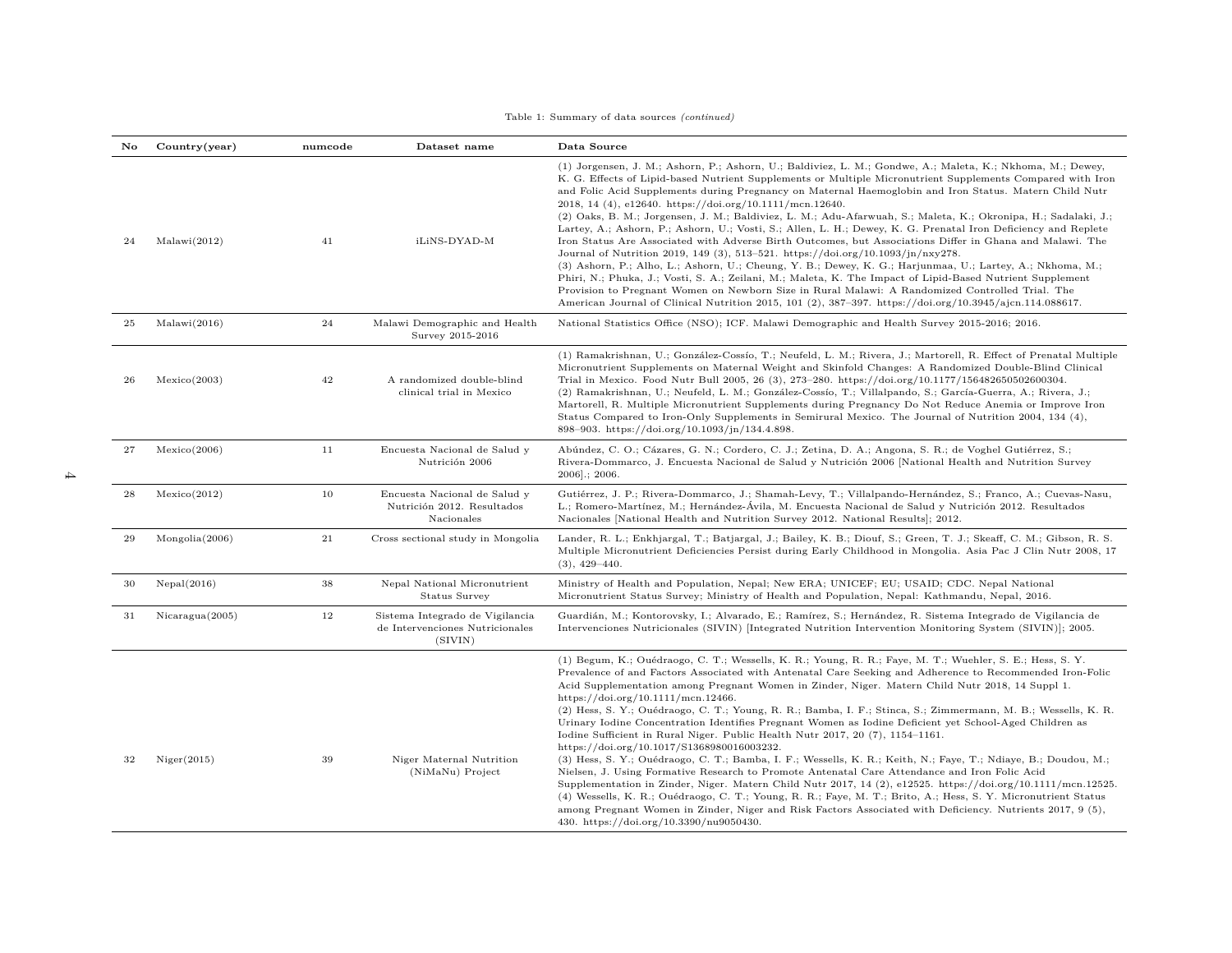| No | Country(year)          | numcode   | Dataset name                                                          | Data Source                                                                                                                                                                                                                                                                                                                                                                                                                                                                                                                                                                                                                                                                                                                                                                                                                                            |
|----|------------------------|-----------|-----------------------------------------------------------------------|--------------------------------------------------------------------------------------------------------------------------------------------------------------------------------------------------------------------------------------------------------------------------------------------------------------------------------------------------------------------------------------------------------------------------------------------------------------------------------------------------------------------------------------------------------------------------------------------------------------------------------------------------------------------------------------------------------------------------------------------------------------------------------------------------------------------------------------------------------|
| 33 | Nigena(2012)           | 28        | 2011 Akwa Ibom State Nutrition<br>Survey                              | Maziya-Dixon, B. B.; Sanusi, R. A.; Oguntona, E. B. Anthropometry and Biochemical Assessments: Women of<br>Childbearing Age and Children 6-59 Months of Age from Rural Areas in Akwa Ibom State, Nigeria; 2012.                                                                                                                                                                                                                                                                                                                                                                                                                                                                                                                                                                                                                                        |
| 34 | Pakistan(2011)         | 15        | Pakistan National Nutrition<br>Survey 2011                            | Bhutta, Z. A.; Soofi, S. B.; Zaidi, S. S.; Habib, A. Pakistan National Nutrition Survey 2011; 2011.                                                                                                                                                                                                                                                                                                                                                                                                                                                                                                                                                                                                                                                                                                                                                    |
| 35 | Papua New Guinea(2005) | 16        | Papua New Guinea National<br>Nutrition Survey 2005                    | Department of Health Papua New Guinea; UNICEF; University of Papua New Guinea; CDC. Papua New<br>Guinea National Nutrition Survey 2005; 2005.                                                                                                                                                                                                                                                                                                                                                                                                                                                                                                                                                                                                                                                                                                          |
| 36 | Philippines(2011)      | 14        | Baseline Survey and Formative<br>Research in the Philippines          | Saniel, O. P.; Rabuco, L. B.; Lebnana, M. A. O. Baseline Survey and Formative Research Ensuring Food<br>Security and Nutrition among Children 0-23 Months of Age in the Philippines.                                                                                                                                                                                                                                                                                                                                                                                                                                                                                                                                                                                                                                                                   |
| 37 | Rwanda(2010)           | 29        | Food and Nutrition Survey<br>Rwanda 2010-2011                         | Berti, P. R.; Kung'u, J. K.; Tugirimana, P. L.; Siekmans, K.; Moursi, M.; Lubowa, A. Food and Nutrition<br>Survey Rwanda 2010-2011. Final Technical Report from Healthbride to Harvest Plus: 2011.                                                                                                                                                                                                                                                                                                                                                                                                                                                                                                                                                                                                                                                     |
| 38 | United Kingdom(2014)   | 26        | National Diet and Nutrition<br>Survey Results                         | Public Health England; Food Standards Agency. National Diet and Nutrition Survey Results from Years 5 and<br>6 (Combined) of the Rolling Programme $(2012/2013 - 2013/2014)$ ; 2016.                                                                                                                                                                                                                                                                                                                                                                                                                                                                                                                                                                                                                                                                   |
| 39 | USA(2006)              | 17        | National Health and Nutrition<br>Examination Survey 2003-2006         | CDC. Second National Report on Biochemical Indicators of Diet and Nutrition in the US Population; 2012.                                                                                                                                                                                                                                                                                                                                                                                                                                                                                                                                                                                                                                                                                                                                                |
| 40 | USA(2013)              | 37        | Rochester Adolescent Maternal<br>Program (RAMP) study                 | Young, M. F.; Pressman, E.; Foehr, M. L.; McNanley, T.; Cooper, E.; Guillet, R.; Orlando, M.; McIntyre, A.<br>W.; Lafond, J.; O'Brien, K. O. Impact of Maternal and Neonatal Iron Status on Placental Transferrin Receptor<br>Expression in Pregnant Adolescents. Placenta 2010, 31 (11), 1010-1014.<br>https://doi.org/10.1016/j.placenta.2010.08.009.                                                                                                                                                                                                                                                                                                                                                                                                                                                                                                |
| 41 | USA(2018)              | 36        | National Health and Nutrition<br>Examination Survey 1999-2018         | National Center for Health Statistics, CDC. NHANES - National Health and Nutrition Examination Survey<br>Homepage https://www.cdc.gov/nchs/nhanes/index.htm (accessed 2020 -09 -24).                                                                                                                                                                                                                                                                                                                                                                                                                                                                                                                                                                                                                                                                   |
| 42 | Vietnam(2010)          | $\bf{22}$ | 2010 micronutrient status survey                                      | Laillou, A.; Van Pham, T.; Tran, N. T.; Le, H. T.; Wieringa, F.; Rohner, F.; Fortin, S.; Bach Le, M.; Tran, D.<br>T.; Moench-Pfanner, R.; Berger, J. Micronutrient Deficits Are Still Public Health Issues among Women and<br>Young Children in Vietnam. PLoS ONE 2012, 7 (4).                                                                                                                                                                                                                                                                                                                                                                                                                                                                                                                                                                         |
| 43 | Vietnam(2011)          | 40        | Pre-conceptual micronutrient<br>supplementation trial<br>(PRECONCEPT) | Nguyen, P. H.; Young, M.; Gonzalez-Casanova, I.; Pham, H. Q.; Nguyen, H.; Truong, T. V.; Nguyen, S. V.;<br>Harding, K. B.; Reinhart, G. A.; Martorell, R.; Ramakrishnan, U. Impact of Preconception Micronutrient<br>Supplementation on Anemia and Iron Status during Pregnancy and Postpartum: A Randomized Controlled<br>Trial in Rural Vietnam. PLoS ONE 2016, 11 (12), e0167416. https://doi.org/10.1371/journal.pone.0167416.<br>Nguyen, P. H.; Lowe, A. E.; Martorell, R.; Nguyen, H.; Pham, H.; Nguyen, S.; Harding, K. B.; Neufeld, L. M.;<br>Reinhart, G. A.; Ramakrishnan, U. Rationale, Design, Methodology and Sample Characteristics for the<br>Vietnam Pre-Conceptual Micronutrient Supplementation Trial (PRECONCEPT): A Randomized Controlled<br>Study. BMC Public Health 2012, 12 (1), 898. https://doi.org/10.1186/1471-2458-12-898. |
| 44 | Zambia(2009)           | 32        | Nutrition Survey in Central and<br>Eastern Provinces, Zambia 2009     | Hotz, C.; Palaniappan, U.; Chileshe, J.; Kafwembe, E.; Siamusantu, W. Nutrition Survey in Central and<br>Eastern Provinces, Zambia 2009: Focus on Vitamin A and Maize Intakes, and Vitamin A Status among Women<br>and Children; 2011.                                                                                                                                                                                                                                                                                                                                                                                                                                                                                                                                                                                                                 |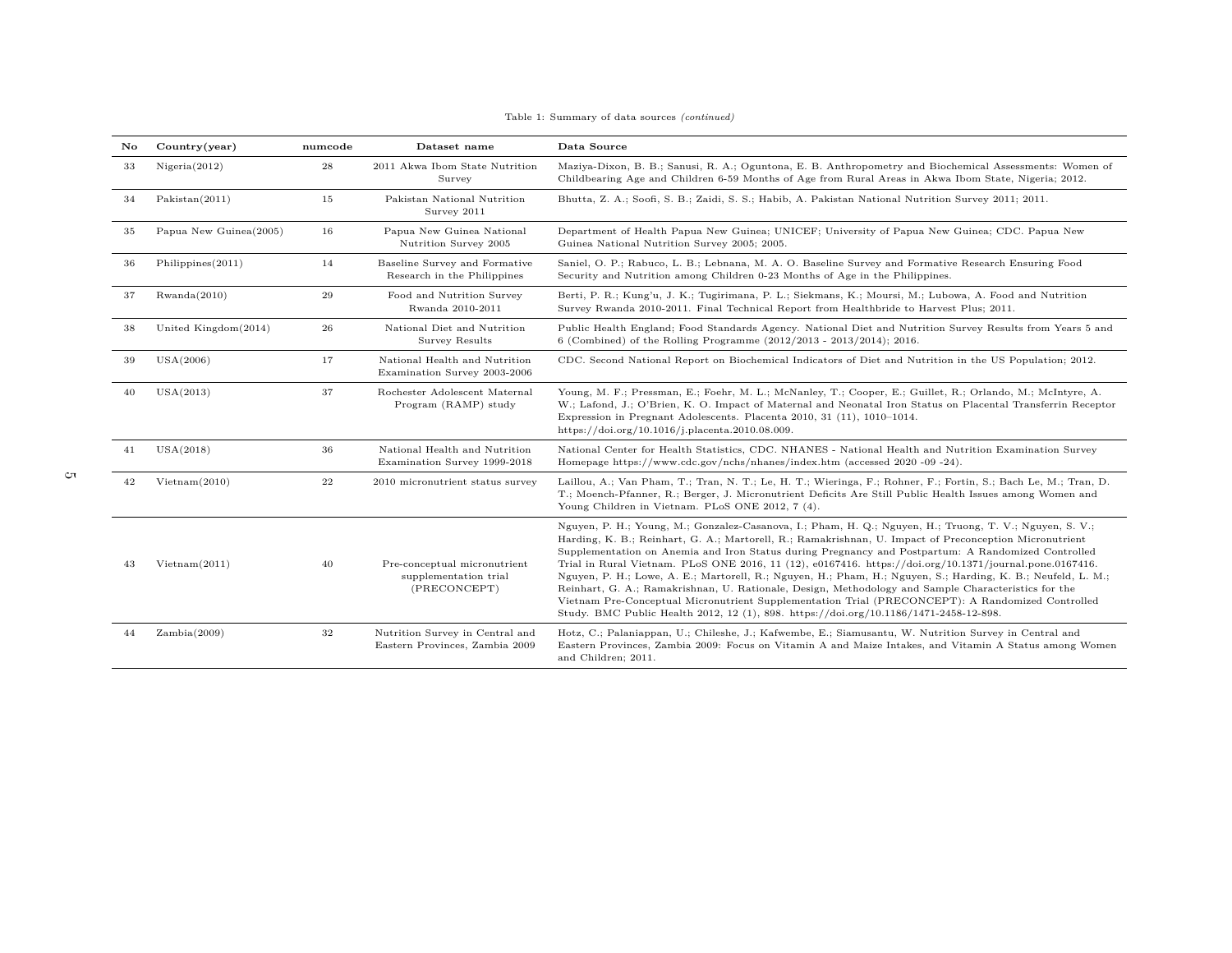| No | Country(year)    | numcode | Dataset name | Data Source                                                                                                                                                                                                                                                                                                                                                                                                                                                                                                                                                                                                                                                                                                                                                                                                                                                                                                                                                                                                                                                                                                                                                                                                                                                                                                                                                                                                                                                                                                                                                                                                                                                                                                                                                                                                                                                                                                                                                                                                                                                                                                                                                                                                                                                                                                                                                                                                                                                                                                                                                                                                                                                                                     |
|----|------------------|---------|--------------|-------------------------------------------------------------------------------------------------------------------------------------------------------------------------------------------------------------------------------------------------------------------------------------------------------------------------------------------------------------------------------------------------------------------------------------------------------------------------------------------------------------------------------------------------------------------------------------------------------------------------------------------------------------------------------------------------------------------------------------------------------------------------------------------------------------------------------------------------------------------------------------------------------------------------------------------------------------------------------------------------------------------------------------------------------------------------------------------------------------------------------------------------------------------------------------------------------------------------------------------------------------------------------------------------------------------------------------------------------------------------------------------------------------------------------------------------------------------------------------------------------------------------------------------------------------------------------------------------------------------------------------------------------------------------------------------------------------------------------------------------------------------------------------------------------------------------------------------------------------------------------------------------------------------------------------------------------------------------------------------------------------------------------------------------------------------------------------------------------------------------------------------------------------------------------------------------------------------------------------------------------------------------------------------------------------------------------------------------------------------------------------------------------------------------------------------------------------------------------------------------------------------------------------------------------------------------------------------------------------------------------------------------------------------------------------------------|
|    |                  |         |              | (1) Ahmed, T.; Mahfuz, M.; Islam, M. M.; Mondal, D.; Hossain, M. I.; Ahmed, S.; Tofail, F.; Gaffar, A.; Haque,<br>R.; Guerrant, R. L.; Petri, W. A. The MAL-ED Cohort Study in Mirpur, Bangladesh. Clinical Infectious<br>Diseases 2014, 59 (S4), 280-286.<br>(2) McCormick, B. J. J.; Murray-Kolb, L. E.; Lee, G. O.; Schulze, K. J.; Ross, A. C.; Bauck, A.; Lima, A. A.<br>M.; Maciel, B. L. L.; Kosek, M. N.; Seidman, J. C.; Ambikapathi, R.; Bose, A.; John, S.; Kang, G.; Turab, A.;<br>Mduma, E.; Bessong, P.; Shrestra, S. K.; Ahmed, T.; Mahfuz, M.; Olortegui, M. P.; Bhutta, Z.; Caulfield, L. E.;<br>MAL-ED Network Investigators; Acosta, A. M.; Burga, R. R. de; Chavez, C. B.; Flores, J. T.; Olotegui, M. P.;<br>Pinedo, S. R.; Salas, M. S.; Trigoso, D. R.; Vasquez, A. O.; Ahmed, I.; Alam, D.; Ali, A.; Bhutta, Z. A.;<br>Qureshi, S.; Rasheed, M.; Soofi, S.; Turab, A.; Zaidi, A. K. M.; Bodhidatta, L.; Mason, C. J.; Babji, S.; Bose,<br>A.; George, A. T.; Hariraju, D.; Jennifer, M. S.; John, S.; Kaki, S.; Kang, G.; Karunakaran, P.; Koshy, B.;<br>Lazarus, R. P.; Muliyil, J.; Raghava, M. V.; Raju, S.; Ramachandran, A.; Ramadas, R.; Ramanujam, K.; Bose,<br>A.; Roshan, R.; Sharma, S. L.; Sundaram E, S.; Thomas, R. J.; Pan, W. K.; Ambikapathi, R.; Carreon, J. D.;<br>Charu, V.; Doan, V.; Graham, J.; Hoest, C.; Knobler, S.; Lang, D. R.; McCormick, B. J. J.; McGrath, M.;<br>Miller, M. A.; Mohale, A.; Nayyar, G.; Psaki, S.; Rasmussen, Z.; Richard, S. A.; Seidman, J. C.; Wang, V.;<br>Blank, R.; Gottlieb, M.; Tountas, K. H.; Amour, C.; Bayyo, E.; Mduma, E. R.; Mvungi, R.; Nshama, R.;<br>Pascal, J.; Swema, B. M.; Yarrot, L.; Ahmed, T.; Ahmed, A. M. S.; Haque, R.; Hossain, I.; Islam, M.; Mahfuz,<br>M.; Mondal, D.; Tofail, F.; Chandyo, R. K.; Shrestha, P. S.; Shrestha, R.; Ulak, M.; Bauck, A.; Black, R. E.;<br>Caulfield, L. E.; Checkley, W.; Kosek, M. N.; Lee, G.; Schulze, K.; Yori, P. P.; Murray-Kolb, L. E.; Ross, A. C.;<br>Schaefer, B.; Simons, S.; Pendergast, L.; Abreu, C. B.; Costa, H.; Moura, A. D.; Filho, J. Q.; Havt, A.; Leite,<br>Á. M.; Lima, A. A. M.; Lima, N. L.; Lima, I. F.; Maciel, B. L. L.; Medeiros, P. H. Q. S.; Moraes, M.; Mota, F.<br>S.; Oriá, R. B.; Quetz, J.; Soares, A. M.; Mota, R. M. S.; Patil, C. L.; Bessong, P.; Mahopo, C.; Maphula, A.;<br>Nyathi, E.; Samie, A.; Barrett, L.; Dillingham, R.; Gratz, J.; Guerrant, R. L.; Houpt, E.; Petri, W. A.;<br>Platts-Mills, J.; Scharf, R.; Shrestha, B.; Shrestha, S. K.; Strand, T.; Svensen, E. Intestinal Permeability and<br>Inflammation Mediate the Association between Nutrient Density of Complementary Foods and Biochemical |
| 45 | Bangladesh(2014) | 46      | MAL-ED study | Measures of Micronutrient Status in Young Children: Results from the MAL-ED Study. The American Journal<br>of Clinical Nutrition 2019, 110 (4), 1015-1025. https://doi.org/10.1093/ajcn/nqz151.<br>(3) Richard, S. A.; McCormick, B. J. J.; Murray-Kolb, L. E.; Lee, G. O.; Seidman, J. C.; Mahfuz, M.; Ahmed,<br>T.; Guerrant, R. L.; Petri, W. A., Jr.; Rogawski, E. T.; Houpt, E.; Kang, G.; Mduma, E.; Kosek, M. N.; Lima,<br>A. A. M.; Shrestha, S. K.; Chandyo, R. K.; Bhutta, Z.; Bessong, P.; Caulfield, L. E.; MAL-ED Network<br>Investigators. Enteric Dysfunction and Other Factors Associated with Attained Size at 5 Years: MAL-ED Birth<br>Cohort Study Findings. The American Journal of Clinical Nutrition 2019, 110 (1), 131-138.<br>https://doi.org/10.1093/ajcn/nqz004.                                                                                                                                                                                                                                                                                                                                                                                                                                                                                                                                                                                                                                                                                                                                                                                                                                                                                                                                                                                                                                                                                                                                                                                                                                                                                                                                                                                                                                                                                                                                                                                                                                                                                                                                                                                                                                                                                                      |
| 46 | Brazil(2014)     | 49      | MAL-ED study | Richard, S. A.; McCormick, B. J. J.; Murray-Kolb, L. E.; Lee, G. O.; Seidman, J. C.; Mahfuz, M.; Ahmed, T.;<br>Guerrant, R. L.; Petri, W. A., Jr.; Rogawski, E. T.; Houpt, E.; Kang, G.; Mduma, E.; Kosek, M. N.; Lima, A.<br>A. M.; Shrestha, S. K.; Chandyo, R. K.; Bhutta, Z.; Bessong, P.; Caulfield, L. E.; MAL-ED Network<br>Investigators. Enteric Dysfunction and Other Factors Associated with Attained Size at 5 Years: MAL-ED Birth<br>Cohort Study Findings. The American Journal of Clinical Nutrition 2019, 110 (1), 131-138.<br>https://doi.org/10.1093/ajcn/nqz004.                                                                                                                                                                                                                                                                                                                                                                                                                                                                                                                                                                                                                                                                                                                                                                                                                                                                                                                                                                                                                                                                                                                                                                                                                                                                                                                                                                                                                                                                                                                                                                                                                                                                                                                                                                                                                                                                                                                                                                                                                                                                                                             |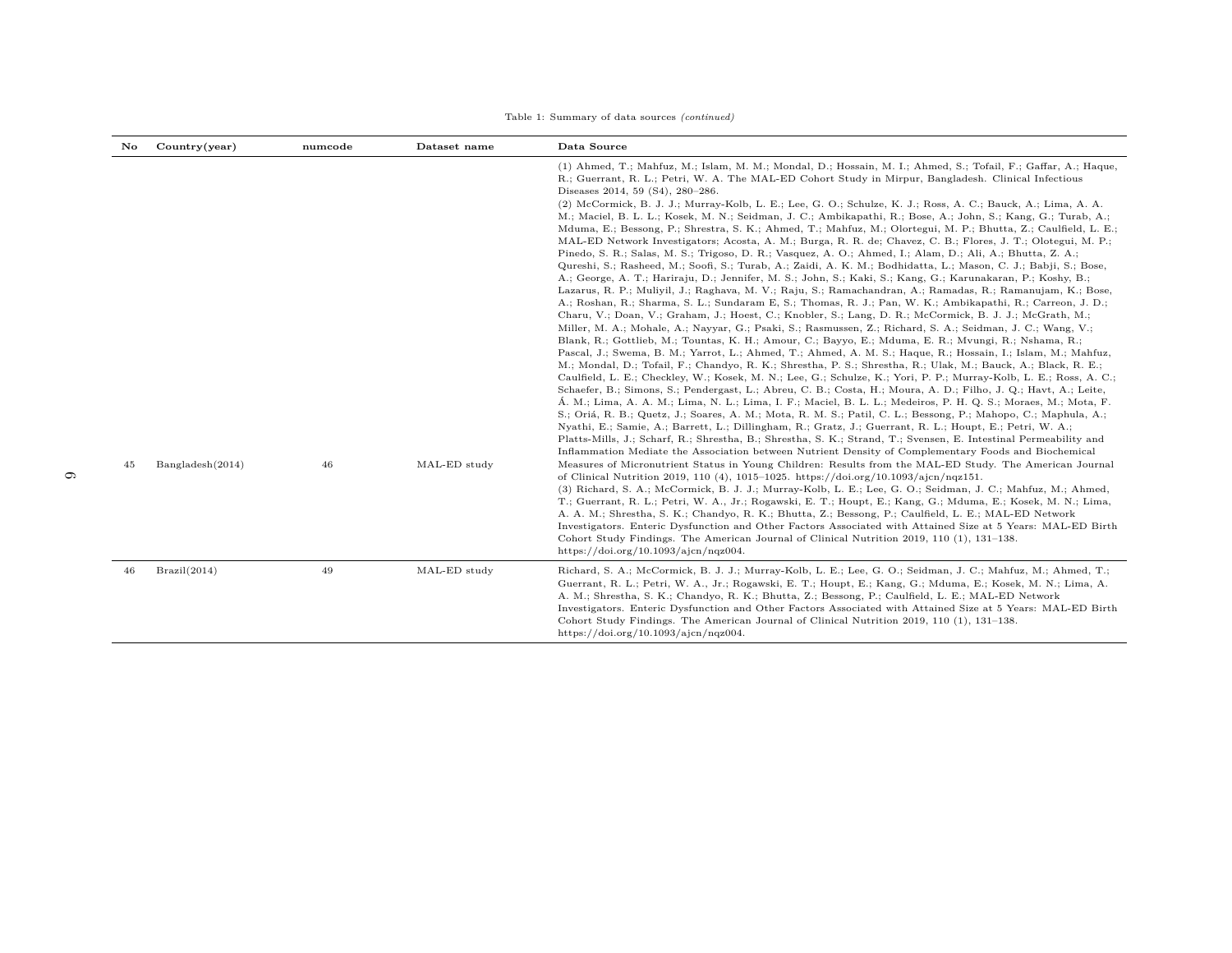| No | Country(year)      | numcode | Dataset name           | Data Source                                                                                                                                                                                                                                                                                                                                                                                                                                                                                                                                                                                                                                                                                                                                                                                                                                                                                                                                                                                                                                                                                                                                                                                                                                                                                                                                                                                                                                                                                                                                                                                                                                                                                                                                                                                                                                                                                                                                                                                                                                                                                                                                                                                                                                                                                                                                                                                                                                                                                                                                                |
|----|--------------------|---------|------------------------|------------------------------------------------------------------------------------------------------------------------------------------------------------------------------------------------------------------------------------------------------------------------------------------------------------------------------------------------------------------------------------------------------------------------------------------------------------------------------------------------------------------------------------------------------------------------------------------------------------------------------------------------------------------------------------------------------------------------------------------------------------------------------------------------------------------------------------------------------------------------------------------------------------------------------------------------------------------------------------------------------------------------------------------------------------------------------------------------------------------------------------------------------------------------------------------------------------------------------------------------------------------------------------------------------------------------------------------------------------------------------------------------------------------------------------------------------------------------------------------------------------------------------------------------------------------------------------------------------------------------------------------------------------------------------------------------------------------------------------------------------------------------------------------------------------------------------------------------------------------------------------------------------------------------------------------------------------------------------------------------------------------------------------------------------------------------------------------------------------------------------------------------------------------------------------------------------------------------------------------------------------------------------------------------------------------------------------------------------------------------------------------------------------------------------------------------------------------------------------------------------------------------------------------------------------|
| 47 | India(2014)        | 47      | MAL-ED study           | Richard, S. A.; McCormick, B. J. J.; Murray-Kolb, L. E.; Lee, G. O.; Seidman, J. C.; Mahfuz, M.; Ahmed, T.;<br>Guerrant, R. L.; Petri, W. A., Jr.; Rogawski, E. T.; Houpt, E.; Kang, G.; Mduma, E.; Kosek, M. N.; Lima, A.<br>A. M.; Shrestha, S. K.; Chandyo, R. K.; Bhutta, Z.; Bessong, P.; Caulfield, L. E.; MAL-ED Network<br>Investigators. Enteric Dysfunction and Other Factors Associated with Attained Size at 5 Years: MAL-ED Birth<br>Cohort Study Findings. The American Journal of Clinical Nutrition 2019, 110 (1), 131-138.<br>https://doi.org/10.1093/ajcn/nqz004.<br>McCormick, B. J. J.; Murray-Kolb, L. E.; Lee, G. O.; Schulze, K. J.; Ross, A. C.; Bauck, A.; Lima, A. A. M.;<br>Maciel, B. L. L.; Kosek, M. N.; Seidman, J. C.; Ambikapathi, R.; Bose, A.; John, S.; Kang, G.; Turab, A.;<br>Mduma, E.; Bessong, P.; Shrestra, S. K.; Ahmed, T.; Mahfuz, M.; Olortegui, M. P.; Bhutta, Z.; Caulfield, L. E.;<br>MAL-ED Network Investigators; Acosta, A. M.; Burga, R. R. de; Chavez, C. B.; Flores, J. T.; Olotegui, M. P.;<br>Pinedo, S. R.; Salas, M. S.; Trigoso, D. R.; Vasquez, A. O.; Ahmed, I.; Alam, D.; Ali, A.; Bhutta, Z. A.;<br>Qureshi, S.; Rasheed, M.; Soofi, S.; Turab, A.; Zaidi, A. K. M.; Bodhidatta, L.; Mason, C. J.; Babji, S.; Bose,<br>A.; George, A. T.; Hariraju, D.; Jennifer, M. S.; John, S.; Kaki, S.; Kang, G.; Karunakaran, P.; Koshy, B.;<br>Lazarus, R. P.; Muliyil, J.; Raghava, M. V.; Raju, S.; Ramachandran, A.; Ramadas, R.; Ramanujam, K.; Bose,<br>A.; Roshan, R.; Sharma, S. L.; Sundaram E, S.; Thomas, R. J.; Pan, W. K.; Ambikapathi, R.; Carreon, J. D.;<br>Charu, V.; Doan, V.; Graham, J.; Hoest, C.; Knobler, S.; Lang, D. R.; McCormick, B. J. J.; McGrath, M.;<br>Miller, M. A.; Mohale, A.; Nayyar, G.; Psaki, S.; Rasmussen, Z.; Richard, S. A.; Seidman, J. C.; Wang, V.;<br>Blank, R.; Gottlieb, M.; Tountas, K. H.; Amour, C.; Bayyo, E.; Mduma, E. R.; Mvungi, R.; Nshama, R.;<br>Pascal, J.; Swema, B. M.; Yarrot, L.; Ahmed, T.; Ahmed, A. M. S.; Haque, R.; Hossain, I.; Islam, M.; Mahfuz,<br>M.; Mondal, D.; Tofail, F.; Chandyo, R. K.; Shrestha, P. S.; Shrestha, R.; Ulak, M.; Bauck, A.; Black, R. E.;<br>Caulfield, L. E.; Checkley, W.; Kosek, M. N.; Lee, G.; Schulze, K.; Yori, P. P.; Murray-Kolb, L. E.; Ross, A. C.;<br>Schaefer, B.; Simons, S.; Pendergast, L.; Abreu, C. B.; Costa, H.; Moura, A. D.; Filho, J. Q.; Havt, A.; Leite,<br>Á. M.; Lima, A. A. M.; Lima, N. L.; Lima, I. F.; Maciel, B. L. L.; Medeiros, P. H. Q. S.; Moraes, M.; Mota, F. |
|    |                    |         |                        | S.; Oriá, R. B.; Quetz, J.; Soares, A. M.; Mota, R. M. S.; Patil, C. L.; Bessong, P.; Mahopo, C.; Maphula, A.;<br>Nyathi, E.; Samie, A.; Barrett, L.; Dillingham, R.; Gratz, J.; Guerrant, R. L.; Houpt, E.; Petri, W. A.;<br>Platts-Mills, J.; Scharf, R.; Shrestha, B.; Shrestha, S. K.; Strand, T.; Svensen, E. Intestinal Permeability and<br>Inflammation Mediate the Association between Nutrient Density of Complementary Foods and Biochemical<br>Measures of Micronutrient Status in Young Children: Results from the MAL-ED Study. The American Journal<br>of Clinical Nutrition 2019, 110 (4), 1015-1025. https://doi.org/10.1093/ajcn/nqz151.                                                                                                                                                                                                                                                                                                                                                                                                                                                                                                                                                                                                                                                                                                                                                                                                                                                                                                                                                                                                                                                                                                                                                                                                                                                                                                                                                                                                                                                                                                                                                                                                                                                                                                                                                                                                                                                                                                  |
| 48 | Indonesia $(2014)$ | 54      | Indonesia Cohort Study | Diana, A.; Purnamasari, D. M.; Rahmannia, S.; Luftimas, D. E.; Haszard, J. J.; Gibson, R. S.; Houghton, L. A.<br>Multimicronutrient Biomarkers Are Related to Anemia during Infancy in Indonesia: A Repeated<br>Cross-Sectional Study. Current Developments in Nutrition 2019, 3 (5). https://doi.org/10.1093/cdn/nzz022.                                                                                                                                                                                                                                                                                                                                                                                                                                                                                                                                                                                                                                                                                                                                                                                                                                                                                                                                                                                                                                                                                                                                                                                                                                                                                                                                                                                                                                                                                                                                                                                                                                                                                                                                                                                                                                                                                                                                                                                                                                                                                                                                                                                                                                  |
| 49 | Nepal(2014)        | 48      | MAL-ED study           | (1) Shrestha, P. S.; Shrestha, S. K.; Bodhidatta, L.; Strand, T.; Shrestha, B.; Shrestha, R.; Chandyo, R. K.;<br>Ulak, M.; Mason, C. J. Bhaktapur, Nepal: The MAL-ED Birth Cohort Study in Nepal. Clinical Infectious<br>Diseases 2014, 59 (suppl_4), S300-S303. https://doi.org/10.1093/cid/ciu459.<br>(2) Richard, S. A.; McCormick, B. J. J.; Murray-Kolb, L. E.; Lee, G. O.; Seidman, J. C.; Mahfuz, M.; Ahmed,<br>T.; Guerrant, R. L.; Petri, W. A., Jr.; Rogawski, E. T.; Houpt, E.; Kang, G.; Mduma, E.; Kosek, M. N.; Lima,<br>A. A. M.; Shrestha, S. K.; Chandyo, R. K.; Bhutta, Z.; Bessong, P.; Caulfield, L. E.; MAL-ED Network<br>Investigators. Enteric Dysfunction and Other Factors Associated with Attained Size at 5 Years: MAL-ED Birth<br>Cohort Study Findings. The American Journal of Clinical Nutrition 2019, 110 (1), 131-138.<br>https://doi.org/10.1093/ajcn/nqz004.                                                                                                                                                                                                                                                                                                                                                                                                                                                                                                                                                                                                                                                                                                                                                                                                                                                                                                                                                                                                                                                                                                                                                                                                                                                                                                                                                                                                                                                                                                                                                                                                                                                            |